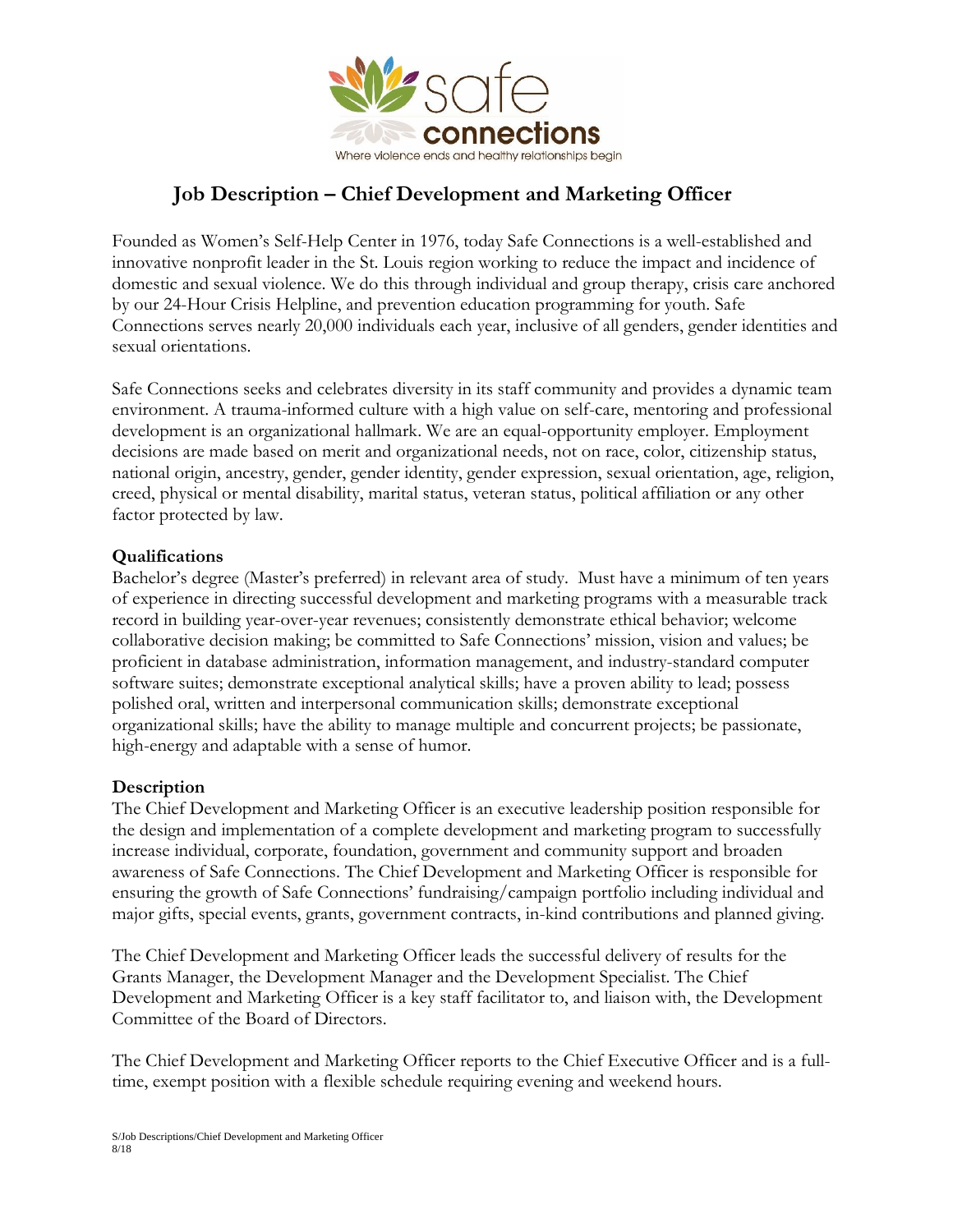## **Responsibilities**

- Plan and implement, in partnership with the Chief Executive Officer, annual and longerterm development and marketing plans detailing the goals, objectives, and action steps for individual, foundation, corporate, government, planned giving, special events and in-kind giving. Special emphasis is placed on strengthening individual/major gift donor identification, cultivation, solicitation, and stewardship.
- Provide professional leadership to the Board of Directors, Development Committee and development/marketing staff to develop and implement strategies which assist in the acquisition of philanthropic resources for furthering the purposes of Safe Connections.
- Maintain accurate, complete and confidential donor and prospect records. Oversee maintenance of the organization's database of resource-related individuals and institutions, updating and purging, as needed. Build upon current or likely giving patterns and constituencies to identify prospective donors.
- Plan and produce, in partnership with the Chief Executive Officer and the Board of Directors, special events which are designed to achieve income and community awareness objectives.
- Plan and execute, in partnership with the Chief Executive Officer and development/marketing department staff, a strategic and integrated marketing and communications plan to build brand positioning and familiarity. Plan elements include internal and external communications, spokesperson training, website content, electronic media, and print collateral.
- Maintain up-to-date knowledge of government regulations and trends in philanthropy. Be alert to new opportunities and potential resources. Maintain the highest level of ethical and professional standards in the management of philanthropic resources.
- Act as lead staff to the Development Committee of the Board of Directors; working in partnership to successfully meet the goals and objectives set forth in the development and marketing department's annual plan. Collaborate with the Development Committee Chair, and Chief Executive Officer, on implementing the plan.
- Provide leadership, direction, and oversight to the Grants Manager, Events Manager, Development and Marketing Manager, and the Development Specialist.
- Prepare monthly and yearly reports and analysis for the Chief Executive Officer, Development Committee and Board of Directors. Actively contribute to, and participate in, the development of Safe Connection's annual budget.
- Perform other duties as necessary.

## **Supervisory Responsibilities**

• Supervises the Grants Manager, Events Manager, Development and Marketing Manager and the Development Specialist

## **Accountability**

Accountable to the Chief Executive Officer for carrying out assigned responsibilities and following agency policies and procedures.

Excellent benefits to include Medical, Dental, Vision, Paid Time Off/Vacation/Holidays

## **To Apply**

Submit cover letter, resume and contact information for at least three references to Cynthia Danley, 2165 Hampton Ave., St. Louis, MO 63139 or cynthia@safeconnections.org.